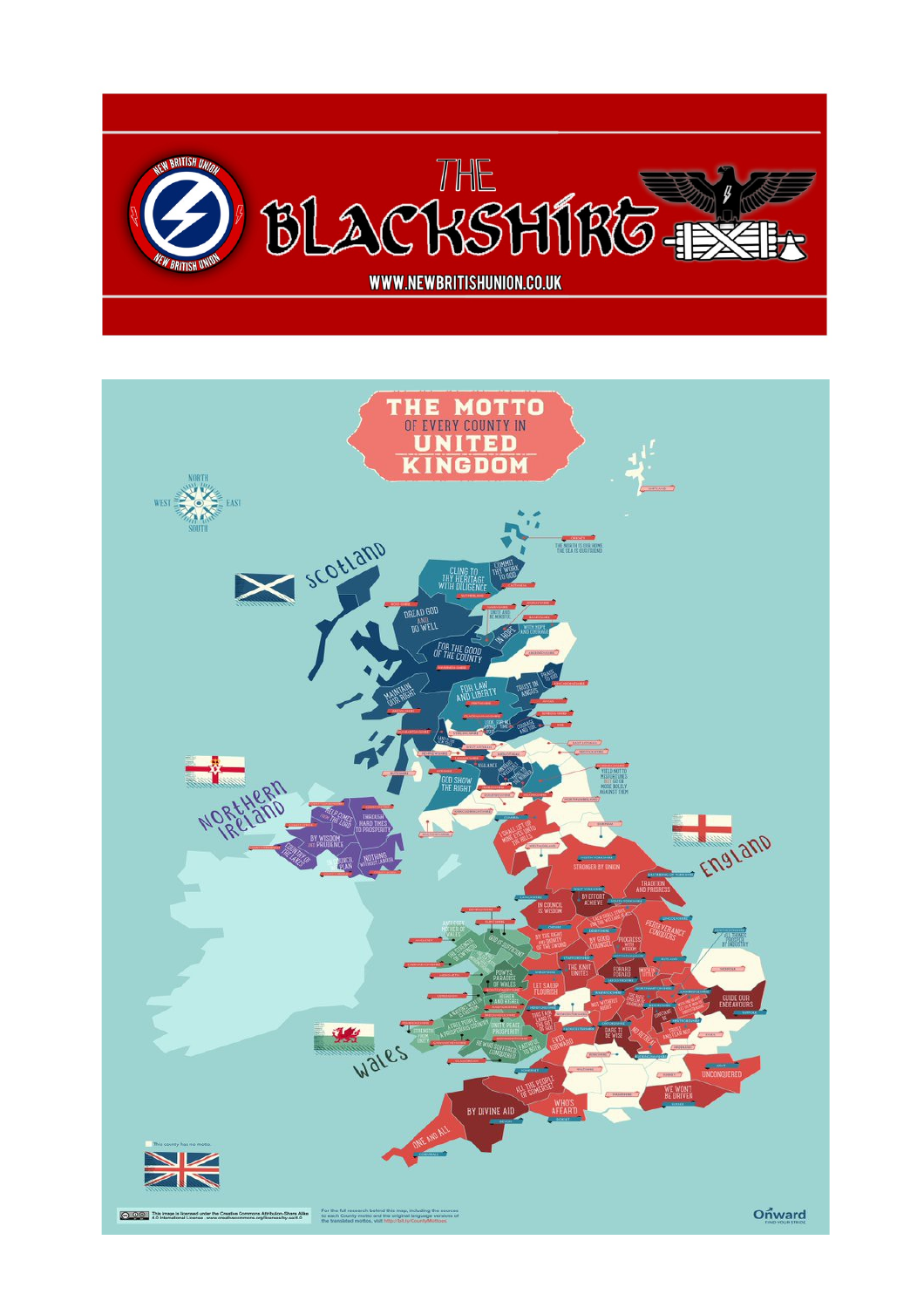#### **EDITORS NOTE**

NBU needs you to stand up and be counted, become one of our Divisional Officers and a contact for your County.

As a Divisional Officer you will be responsable for helping to build cells across your home County. Members wishing to be active will have their contact details sent to you, how you build and support cells up front and flag waving or covertly and in the background is entirely up to you. The only people that will have any information about you will be NBU office and your National officer. We will never put anything out publicly without your express permision.

This is a chance to really make a difference, to play your part in the struggle helping to build our movement ready to face the coming crisis, and make no mistake crisis is well on the way and when it hits people will be looking for strong leadership and help from their own folk.

Contact your National Officer who will be more than happy to answer your questions and offer all the help they can.

# **IF NOT YOU, WHO? IF NOT NOW, WHEN?**

# **CONTENTS**

*FEB 2022 ISSUE 66*

*Everythings going to be all white Local election campaign Letters War in Europe Ten points of Fascism*



*The views expressed in this publication are not necessarily those held by either The Blackshirt, this publication's editor, or by anyone else associated with the publication itself.* 

*This publication and its editor reserve the right to edit any and all contents when and where considered necessary. All artwork, photographs and articles remain the intellectual property of the original artists and*

*photographers. All issues of The Blackshirt may be viewed at:*

[www.newbritishunion.co.uk](http://www.newbritishunion.co.uk/)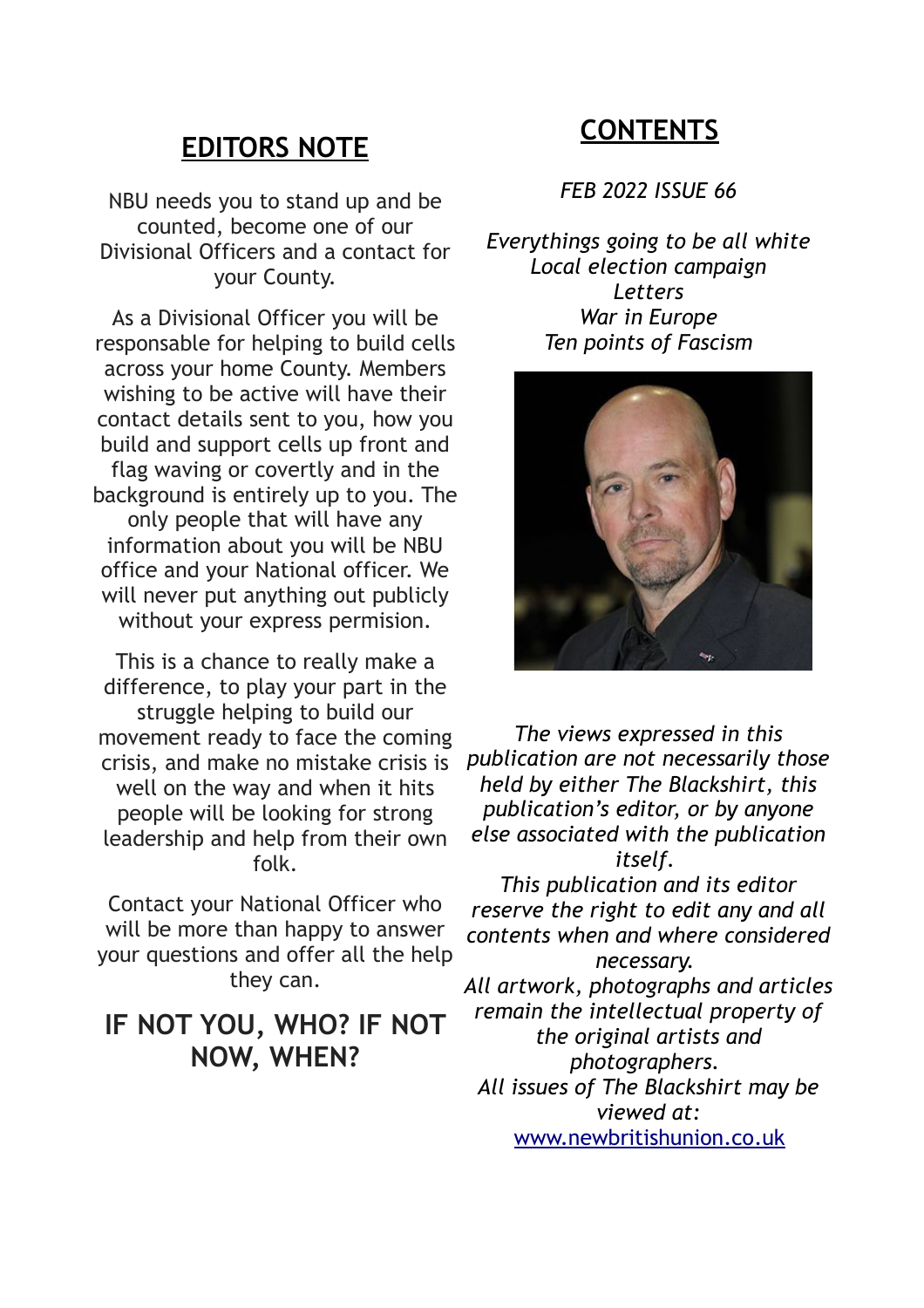# **Everything's gonna be all White.**

Somethings been bothering me lately and I just have to get it out. So I'm sure you have all seen the trailer for the new documentary TV series called, "Everything's gonna be all White." And basically it's the single most racist thing I have ever seen concerning the White race being put on TV for all to see.

The issue for me is that it just seems to me that no one cares about it and people are just letting it go. Sure, I can understand that it could be just another leftist propaganda passing trend that will eventually die out, but what if it doesn't? And if people have the audacity to put this garbage on TV then one has to ask, what else is being propagated for television and media of this nature? And it's a grave offence to the White race and no one cares.

If someone made a TV show similar to that for another race there would be demands for justice, there would be backlash and demands for it to be removed. But for this, for the White race, nothing. No cries for justice, no backlash and demands for it to be taken down, so what is it just "truth" then? And the first line spoken in the trailer is and I'm paraphrasing, "The thing I hate most about White people is when they play the victim." then followed by, "And also when they kill us." Do people understand how

harmful that is? Do people see how racist and ridiculous that is?

White people are automatically made to be fake victims according to that statement. Does that mean rape, assault, murder and hate crime victims that are White are just playing the victim then? Does that mean the murders of Cannon Hinnant and Jeremy Mardis mean nothing because they were White? This and many other things portrayed in this documentary series are dangerous talking points to the White race and only promote hatred and racism to the White race.

I hope people see this atrocity and demand its end. I hope people stand up and say that this is wrong and demand that it be cancelled due to its blatant racism. This invalidates the struggles and experiences of White people and makes them into racist monsters. And I will never be for something that blatantly and shamelessly demonizes anyone, period.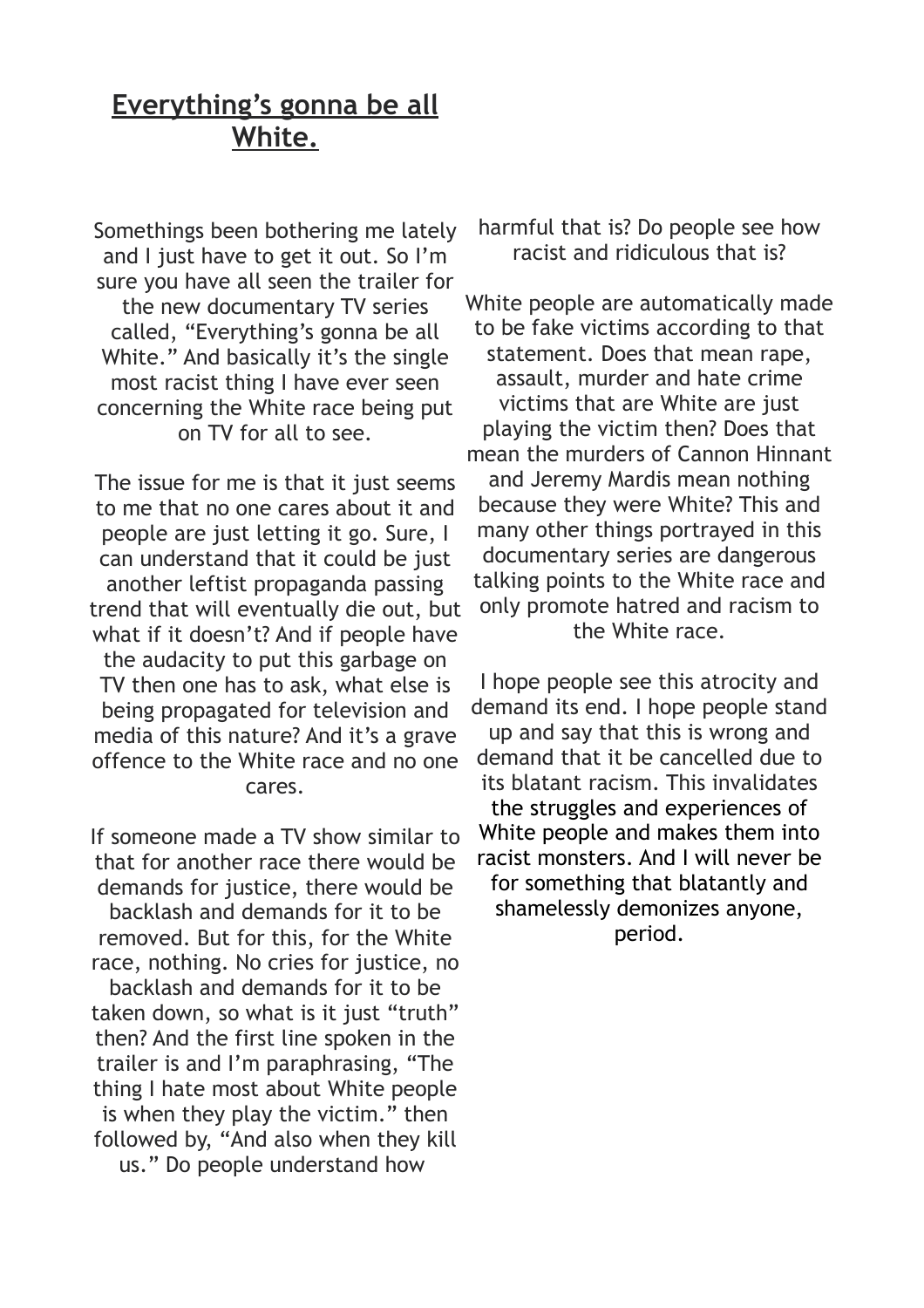# **LOCAL ELECTION CAMPAIGN**

As you will know part of our overall strategy is to stand independent candidates in elections, this is done for a number of reasons and is prooving successful so far. This Mays local election will see a high number of members standing, of course we will not publisise names or wards to avoid the attention of the usual tactics employed by the usual enemy. Getting our folk into townhalls across waving party politics.

That said I myself will be standing in the Aberdeenshire ward in Scotland which will undoubtly bring us a lot of attention. Even though I will be independent I am well known as a British Fascist locally. As such the result will reflect the vote NBU could expect if standing as a party. To this get our message out in the ward.

Sadly as always in any level of politics this will require money. The main parties pay to have any number of leaflets delivered by the post office and we must strive to do the same. Scottish local elections use the Transferable vote system where candidates are voted from first to last choice, voters will need to know where each candidate stands to enable them to do this. Simply put if they dont recieve a leaflet from us they will most likely put us as their last choice.

I will of course attend hustings and be afforded a candidates article in the local press but it is of paramount importance that we get a leaflet through the doors of the 3000 homes in the ward. To enable this I am asking members to donate to our election campaign.

the UK is all thats important not flag many eyes on the result we get in this We need to raise funds to pay for at least 3000 leaflets and the cost to have them delivered and if possible maybe 6-9000 leaflets. There will be ward as it will be a pointer to if we will stand under the NBU banner in the future.

end we should make extra effort to give us the very best chance to poll as Its not too much to say that our political future will stand or fall by the outcome of this election, the percentage of votes recieved will determined how we go forward, please donate whatever you can to high as possible.

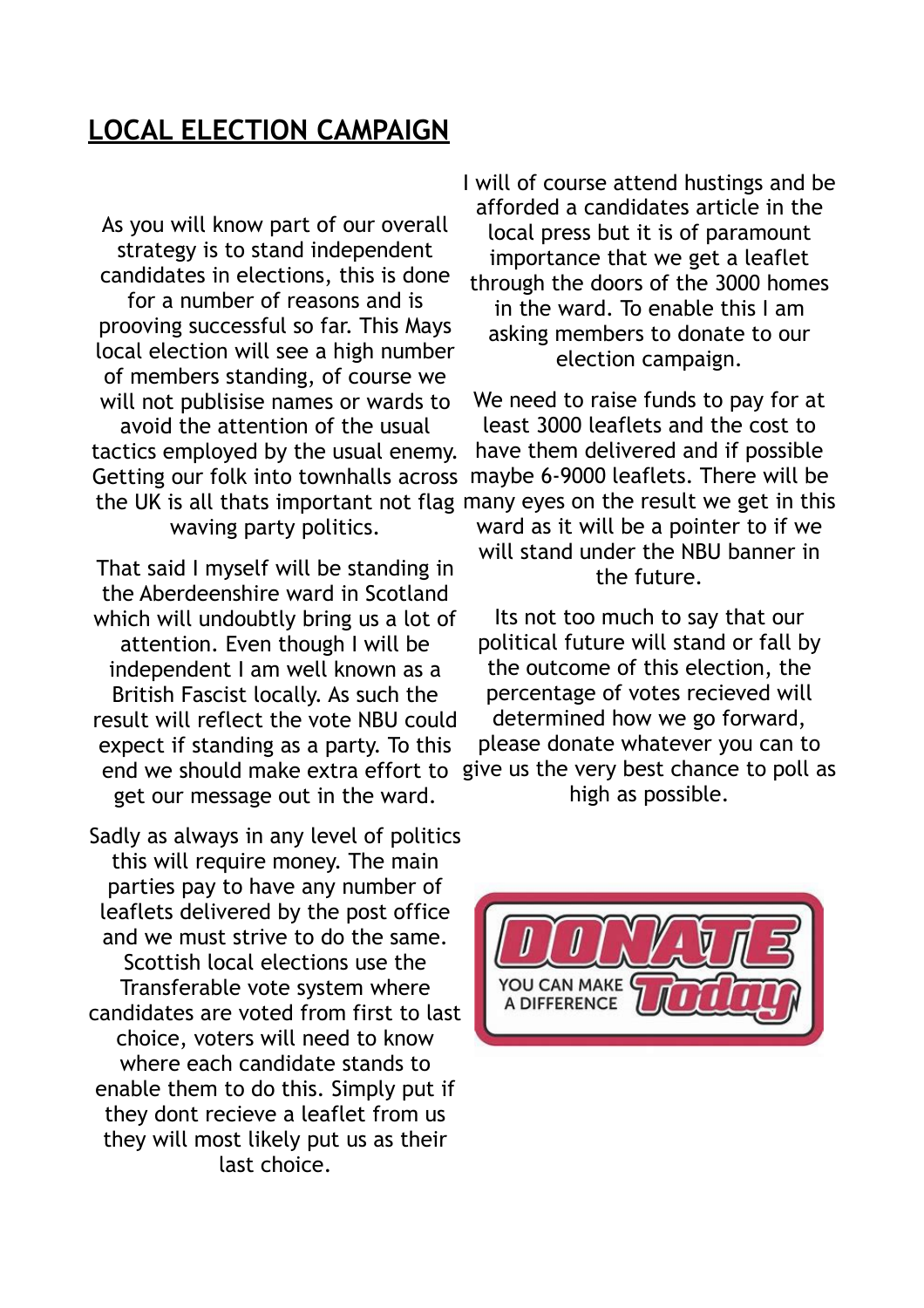### **LETTERS**

Dear Mr. Raikes, I'm an Italian young fascist who's planning to move to the UK, since my country has been subjected to a "liberal-communist" dictatorship.

I am very interested to know something about your party, regarding which I wasn't able to find many information online. Are you growing? Is there any chance to see you campaigning at an election in the following years?

With your permission, I would like to share with you some suggestions I've learned from the fascist parties that have failed to get to the power in Italy.



In Italy we have a lot of small fascist parties, but the biggest ones are "CasaPound" (@CasaPoundItalia) and "Forza Nuova". Unfortunately all these small parties are divided because all of them want to be the "protagonist" and they fight each other on stupid little things (for

example if we should introduce Catholicism as the official religion of the State or not - that is of course an important point, but that shouldn't be a priority in saving the country's economy). Since there is no unity, there is no enough strength to be elected in parliament and change things.

According to my researches I've found out that even in the UK there is a similar situation: BNP, National Front, Britain First, English Defence League and the New British Union are small, divided and powerless. Some of these parties also refuse to call themselves "fascist", even if they actually are. I would like to suggest you to unite, all together, under the fascist banner. Find just the most important points on which you all agree. The more nationalist ideas should unite you. A stronger economy, safe borders, defending British culture. People care about those values. You can leave aside the wonderful project of Corporatism, even if we all know that would be the best way to secure the most equal rights to the worker class. Remember that even Mussolini have gradually transformed Italy in a corporatist state. He got to power in 1922 and Italy was officially a corporatist nation in 1939. There is plenty of time to discuss about corporatism.

But now there are more urgent problems that could and should unite all the small parties in the UK. We all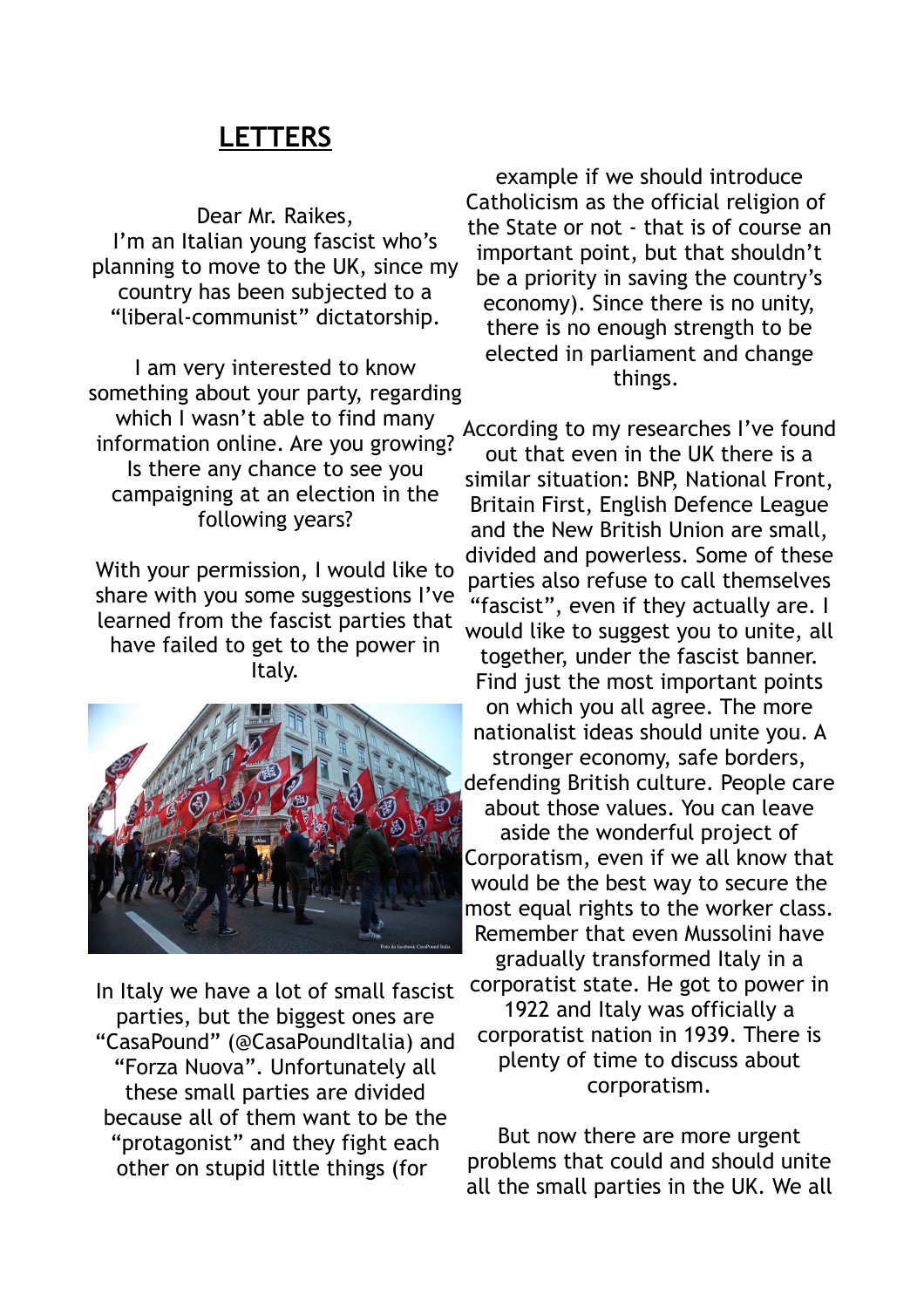know that is very difficult, yet is still possible. You just need to find the right leader: someone who has already been in politics (successfully) and is known and trusted by the people.

If you manage to create a strong party that can be trust (you should make it clear that fascism and racism *January. Also known as Tom, together* are two very different things), well, I'm sure you'll be able to make a difference in Britain. And I also strongly believe that you should call yourself "Fascist" because that is honesty and also a source of curiosity that drive people's attention to you.

*"A very belated appreciation of Gordon Callow, brave veteran of Union Movement, the NF and BNP, who I have only just heard died in with his brother Brian (who later moved to Cumbria & campaigned with me for the EP) he was a stalwart patriot."*

#### *NICK GRIFFIN*

Tom died in January 2021 at a care

I know you can do it, I believe in you! home in Southend, Essex. I don't know Good luck and "A Noi!" Il Camerata his date of birth but he must have

#### **GORDON CALLOW RIP**



been in his eighties. His political activities covered a lifetime. He was jailed together with John Bean in 1959 for his part in the St Pancras Town Hall Riot, and, over forty years later, he stood as a candidate for the BNP in the 2002 local election on the Isle of Dogs. He was a brave and determined patriot who never gave up the fight.

John Millican, the author of 'Mosley's Men in Black' writes: "I only met him a couple of times, once at his home in Brick Lane. I think his parents were BU and he told me that they lived just around the corner from the Ilford BU offices."

May he rest in peace.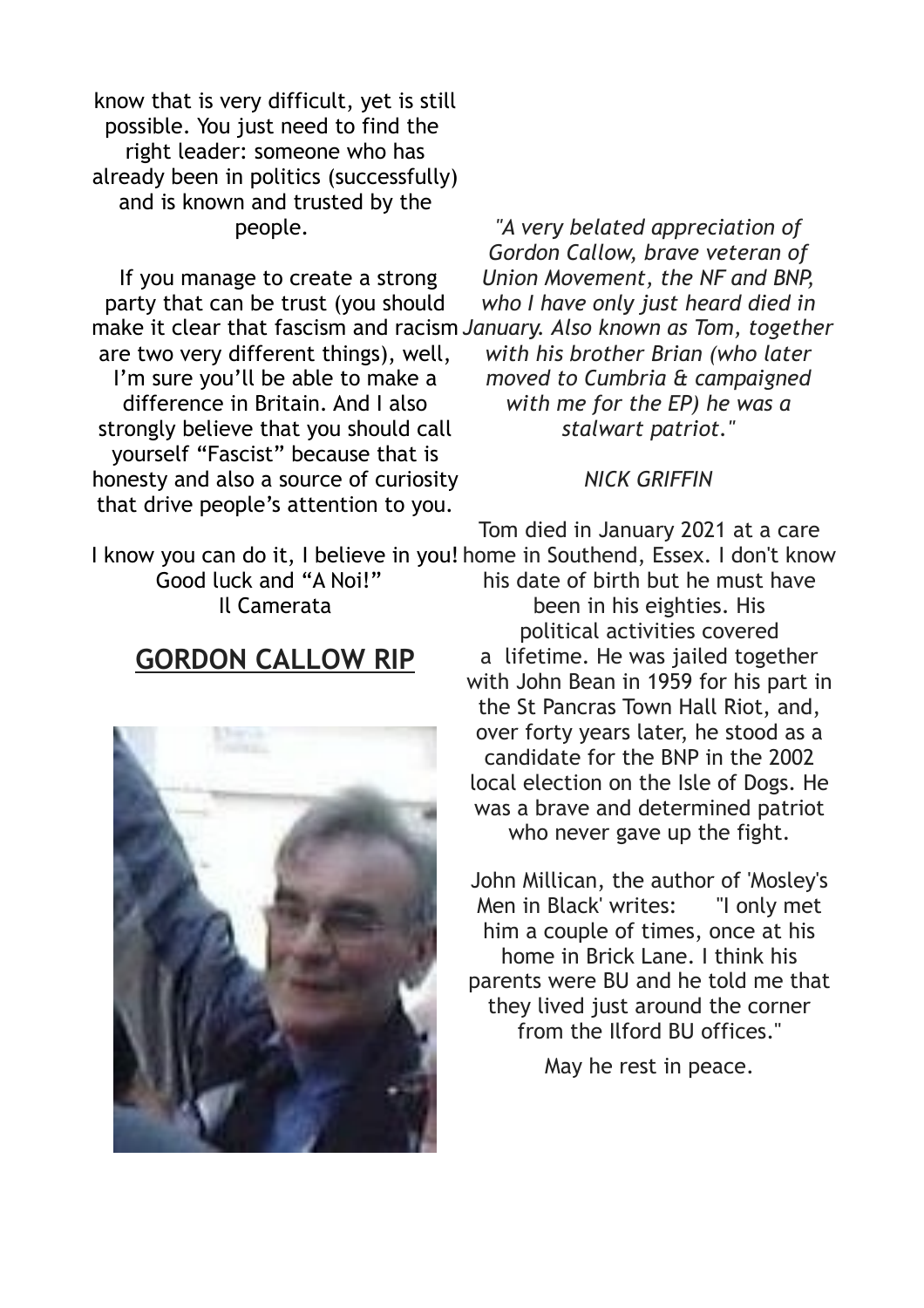# **[Why do people feel so](https://itsoktobewhite.quora.com/Why-do-people-on-it-s-ok-to-be-white-feel-so-threatened-and-victimised-by-diversity) [threatened and victimised](https://itsoktobewhite.quora.com/Why-do-people-on-it-s-ok-to-be-white-feel-so-threatened-and-victimised-by-diversity) [by diversity?](https://itsoktobewhite.quora.com/Why-do-people-on-it-s-ok-to-be-white-feel-so-threatened-and-victimised-by-diversity)**

They don't. They are threatened and victimised by the denial of the right to express and live their own culture.

They are threatened by accusations that they are acultural which they are arrivals in the first month of the year, clearly not. They are angry at the socalled "woke" movement which makes things OK for other cultures but not OK for Indo-European cultures. They feel victimised by being blamed for being white(Gods I hate that word) Give me enough time in the sun and I am darker than some

people claiming indigenous origin. They are disgusted that someone will

get a job not based on merit, but because they are "not white" even though less qualified. The problem is not diversity. I have no problem with diversity, and other ethnic groups do have problems that need to be sorted out, but not at the expense of whites.

You do not gain equality by disadvantaging someone else. You raise them up without pulling anyone else down into what you see as their "rightful place".

### **Italy suffering the same as UK**

In the first four weeks of 2022, the number of migrants arriving illegally on Italian soil has nearly tripled compared to the same period last year.

Italy has seen a surge in migrant according to Italian statistics that show a total of 3,035 migrants arrived in the country, nearly a tripling of the

#### 1,039 who arrived during January of 2021.

Deportations are also a struggle for the Italian government, which has made attempts to find a European Union-wide solution to the problem and allow for faster repatriations of illegals.

Members of the populist League led by Matteo Salvini, which is part of Italy's grand coalition government, have begun to express concerns over the lack of deportations, according to

#### a report from the newspaper *Il Giornale*.

"The absence of a centralised removal policy of the European Union and the elimination of assisted voluntary repatriations have made any policy of expulsion from Italy fleeting," a League source told the newspaper.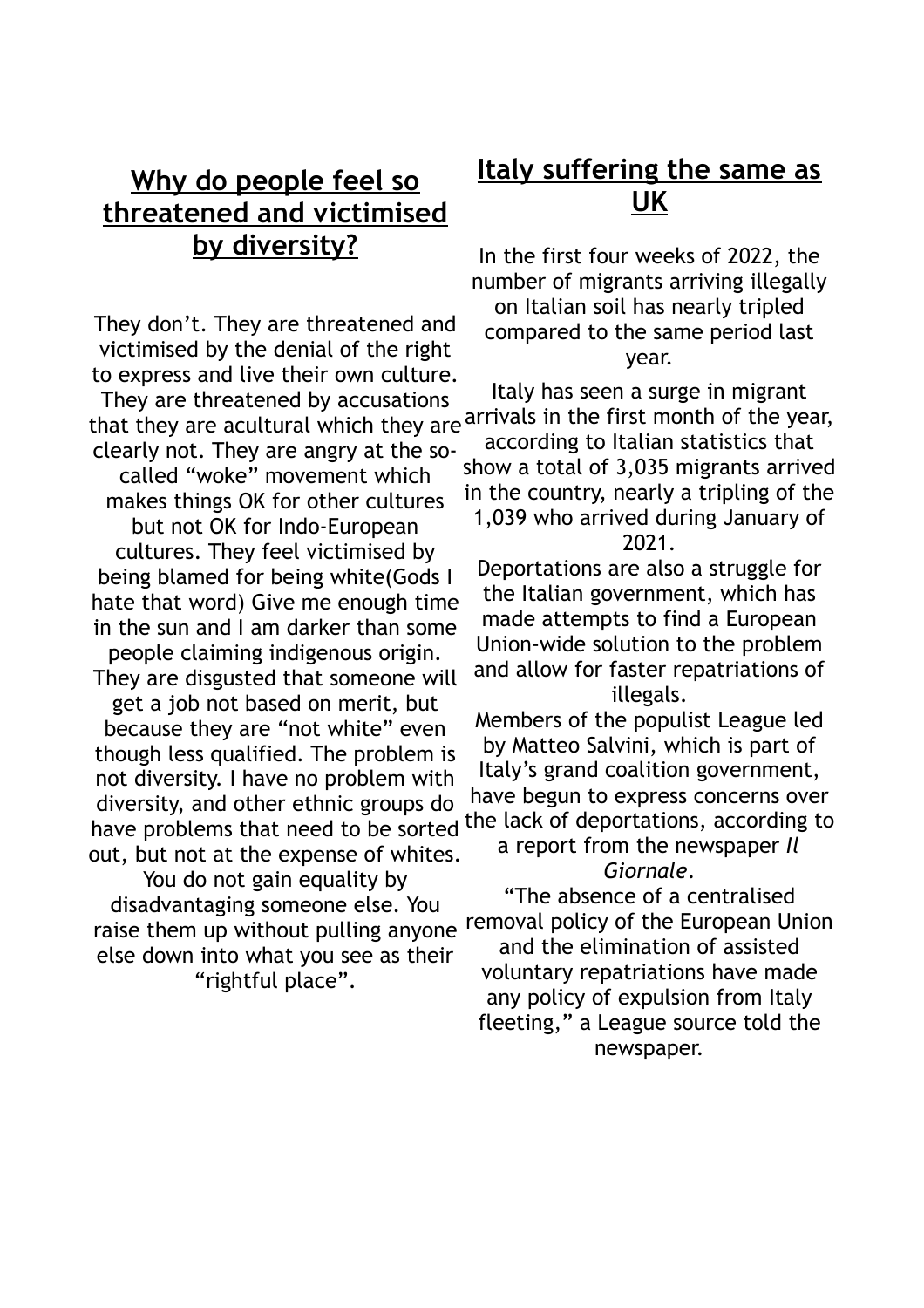#### **War in Europe**

The war between Russia and Ukraine is a tragedy; a war between fellow Europeans that should not have happened. We hope and pray that the peace talks now in progress will succeed.

When the Soviet Union collapsed in 1991 the Russian-speaking population of Ukraine were cut off from the Motherland. This has resulted in the current conflict.

President Vladimir Putin is vilified in the West as a dictator and an imperialist, but he was democratically elected and his support for the Russian-speaking population of Ukraine is only to be expected.

Under the Soviet Union it made no difference if the disputed regions were in Russia or Ukraine because they both belonged to the same political entity. On a smaller scale, it doesn't matter if Monmouth is in England or Wales, or if Berwick-on-Tweed is in Scotland or England, because they are all in the United Kingdom.

The regime of former comedian Volodymr Zelensky resulted from the coup of 2014 which deposed the

elected president Viktor Yanukovych. Zelensky imposed the Language Law which promoted the Ukrainian language over the Russian language and reduced the Russian-speaking population to the status of second class citizens.

The West is sending military aid to Ukraine and waging economic warfare against Russia, but much of Europe is dependent on Russian gas from Nordstream 1, and the UK is the recipient of massive Russian investment. We had a similar performance in 2014 when Crimea was annexed by Russia, but realpolitik prevailed.

The Russian Federation is selfsufficient in food and has massive reserves of gas and oil. Despite sanctions, countries in need of fuel will continue to buy from Russia. The West will encourage the Saudis to increase production but they are unlikely to do so because it would reduce prices.

We should remember that in WW11 the Russians defeated the largest invasion force in history. They are not likely to be beaten by the loss of Starbucks and McDonalds.

#### **Sam Dickson**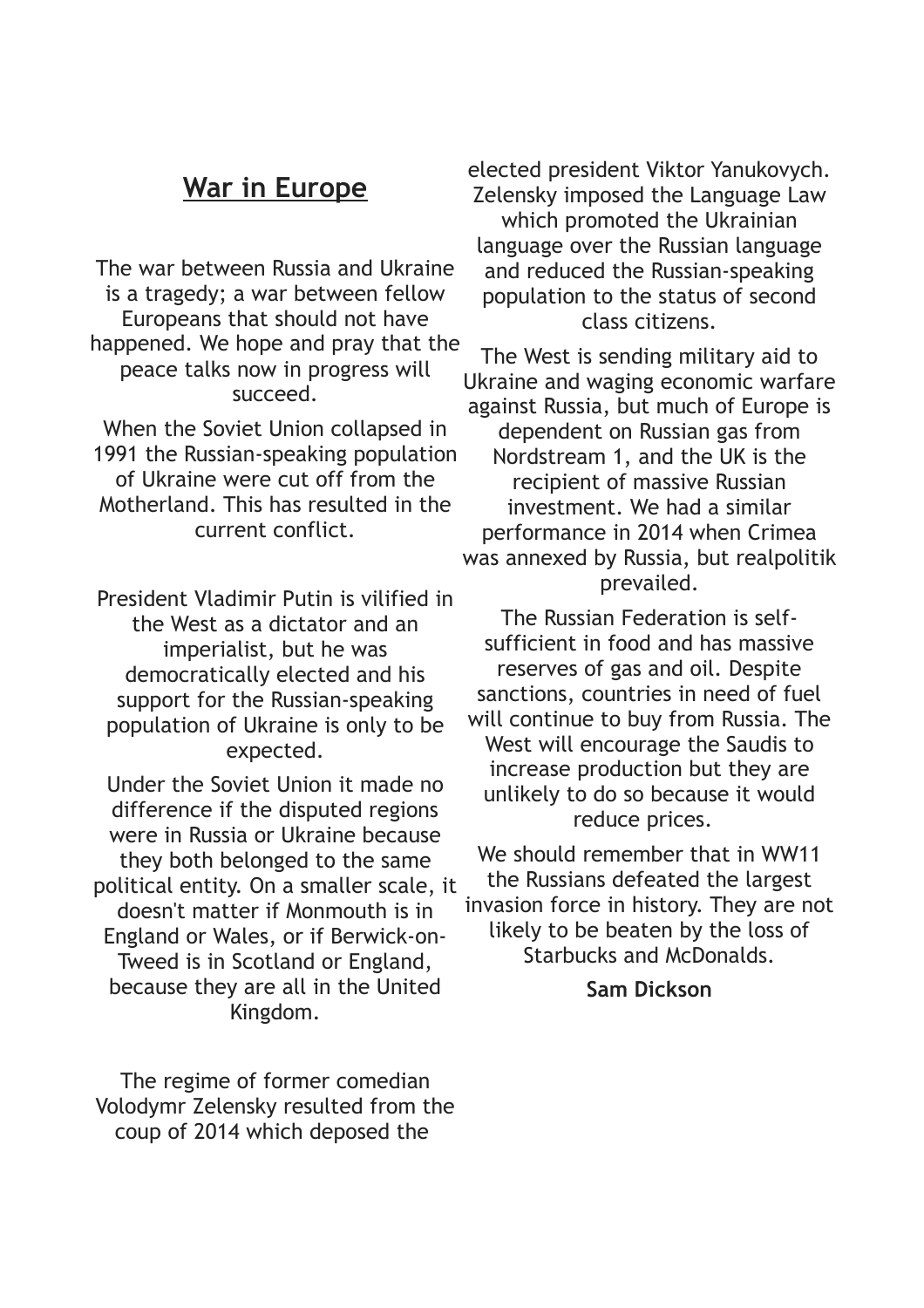### **10 POINTS OF FASCISM by Oswald Mosley**



Patriotism and Revolution FASCISM is a creed of patriotism and revolution. emerges, which on the one hand is loyal to King and Country, and on the other hand stands for far-reaching and revolutionary changes in government, in economics, and in life itself. Hitherto, patriotism has been associated with those who wish to keep things as they are; revolution has been associated with a flabby internationalism which sets the interests of foreign countries before those of Britain. The watchword of Fascism is "Britain First". We love our patriotism of Fascism will carry- the

country', but we are determined to build a country worthy of that love. Things camiot remain as they are: we must have great changes to adapt modem Britain to modem fact. True patriotism finds expression for the

first time in the revolution of Fascism. II Action THE first necessity' of the day is action. Again and again,

the people have voted for programmes of action. Again and again they have been betrayed by the existing parties and frustrated by the present system. Conservatives have tried to keep things as they are, and to maintain what they call the

stability of the State. For the purpose

of resisting change, they have appealed to loyalty and patriotism. But to resist change in an age when change is necessary, is to threaten the stability and safety of the State,

and is the reverse of patriotism.

For Hie first time a strong movement in the endless discussions of talkative Socialists, on the other hand, have talked of progress, but have sought it committees. They have rejected and derided the great instruments of leadership and decision by which alone things can be done and progress can be achieved. So their talk of progress has ended in chaos and in flight from responsibility. Fascism combines progress with the executive instruments of loyalty, decision and voluntary discipline, by which alone things can be done and ordered

progress can be secured. The true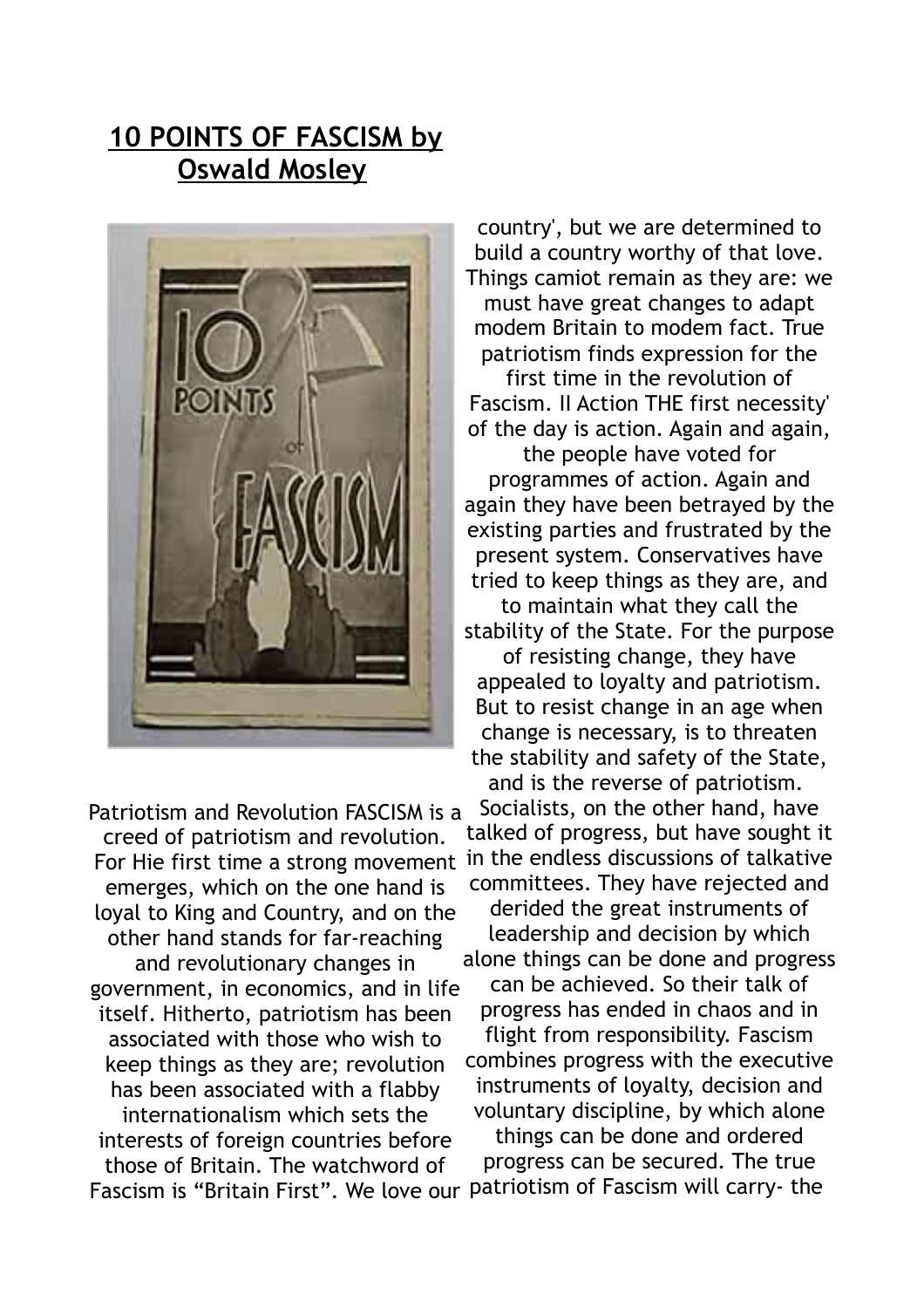changes that are necessary, by principles and by methods which bring change with order and efficiency. HI Fascist Organisation FASCISTS bind themselves together to increase. In addition Britain is faced serve their country' in a voluntary discipline, because without discipline she is the greatest exporting nation in they realise that nothing can be done. The black shirts which they wear symbolise their determination to save the nation. They are not afraid to stand out from their fellows die goods which they consume. V The as men dedicated to the service and revival of their country-. The wearing of the black shirt by our more active poverty by establishing the Corporate members break down all barriers of class within our ranks, for all are dressed alike. (The wearing of the Blackshirt is not compulsory.) The salute is the recognition of a brother Fascist who is inspired by the same passionate ideal of national service. Fascism, like every political creed this country has ever known, is common to all great countries, but Fascism is more in keeping with the British character than any other political faith. For the essence of Fascism is teamwork, the power to pull together and to sink individual interests in the service of the nation. This we claim has been the leading characteristic of the British people at every great moment of our history. IV Unemployment and the Modern Problem FASCISM believes that the present world trouble of unemployment is the inability of the people to buy and consume the goods Market will be provided by the higher which industry produces. Every day rationalisation and scientific

development enable industry to produce more goods with less labour. The power to produce increases, but

the power to consume does not with a particular problem because

the world. Foreign markets are continually closing against us for the simple reason that other nations are determined themselves to produce Corporate State Fascism solves the

problem of unemployment and

State, which will be divided into National corporations governed by representatives of employers, workers and consumers, operating under Fascist government. The State will not attempt to conduct industry as it would under Socialism, instead,

the State will lay down the limits within which industry' may operate, and those limits will be the national welfare. Private ownership will be permitted and encouraged, provided such activity enriches the nation as well as the individual. All interests that operate against the nation will

be rigorously suppressed. The function of the Corporations will be to raise wages and salaries over the whole field of industry as science,

rationalisation and industrial technique increase the power to produce. Consumption will be

adjusted to production and a Home purchasing power of our own people. ¥1 The Export Trade THE export trade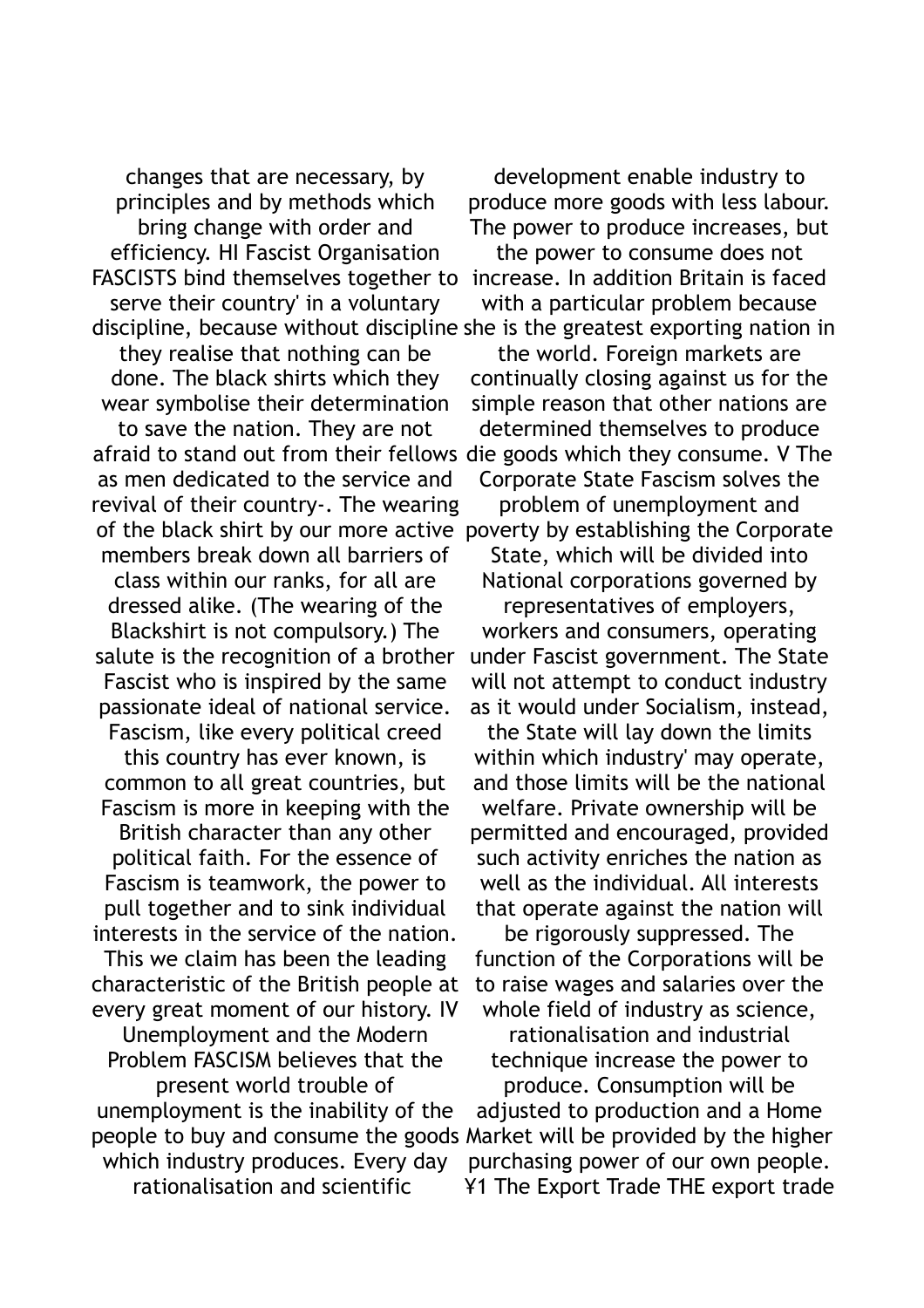will be supported by the Corporate sy and selling arrangements abroad, which will enable industry to speak the first time to support our export trade. Our trade motto will be: "Britain Buys from Those who Buy from Britain " We shall transfer elsewhere our purchases of food stuffs and raw materials if those from whom we buy will not buy from us in return. By these means we will force goods into markets now closed against us until we have built a self contained Empire which makes us independ ent of foreign markets. VII Fascist Empire We seek to build a Britain as far as possible self contained, and an Empire completely industry, which has been betrayed by self-contained. We seek to create a great area of the earth with a far higher standard of civilisation than prevails elsewhere, which is immune from the chaos of struggle and collapse. For this purpose Fascism will exclude foreign goods. Tariffs are useless because they tax the consumer without keeping out foreign agriculture by the total exclusion of goods which are the product of cheap slave labour in foreign countries. Within the empire we can produce all manufactured goods, foodstuffs and raw materials which we require. Modem science enables us to do it in abundance, for we have passed from the economics of poverty to the economics of plenty, and great nations can be self contained once they are organised and scientifically protected from the shocks and

stem in the unification of our buying organisation will help to preserve the dislocations of world chaos. Such peace of this country and the world,

with one voice, and government for international struggle for markets and for the prime cause of war is the

> raw materials, supported by international finance. A selfcontained Empire will be withdrawn from that struggle, and the risks of war will be diminished. Britons will not fight again except in defence of their own homes and empire. Fascist movements now make rapid progress in all the great Dominions, and are federated with the British Union of Fascists in the New Empire Union. VIII Agriculture: A Fascist Three Year Plan

FASCISM stresses the importance of reviving the great agricultural

all parties. At present we produce £280,000,000 per annum of our total food supplies into this country', and we import £220.000,000 worth from foreign countries, and £140,000,000 worth from the Dominions. Under a three year plan. Fascism will nearly

double the production of British foreign goods. We can raise home production to £500,000,000 a year, and yet give the Dominions under Fascist government a better market than, they enjoy today. The prices of farming produce must be fixed in

advance, and the profiteering middleman ruthlessly suppressed. The

higher purchasing power of the industrial worker under Fascism will afford the farmer an economic price for his product and a living wage for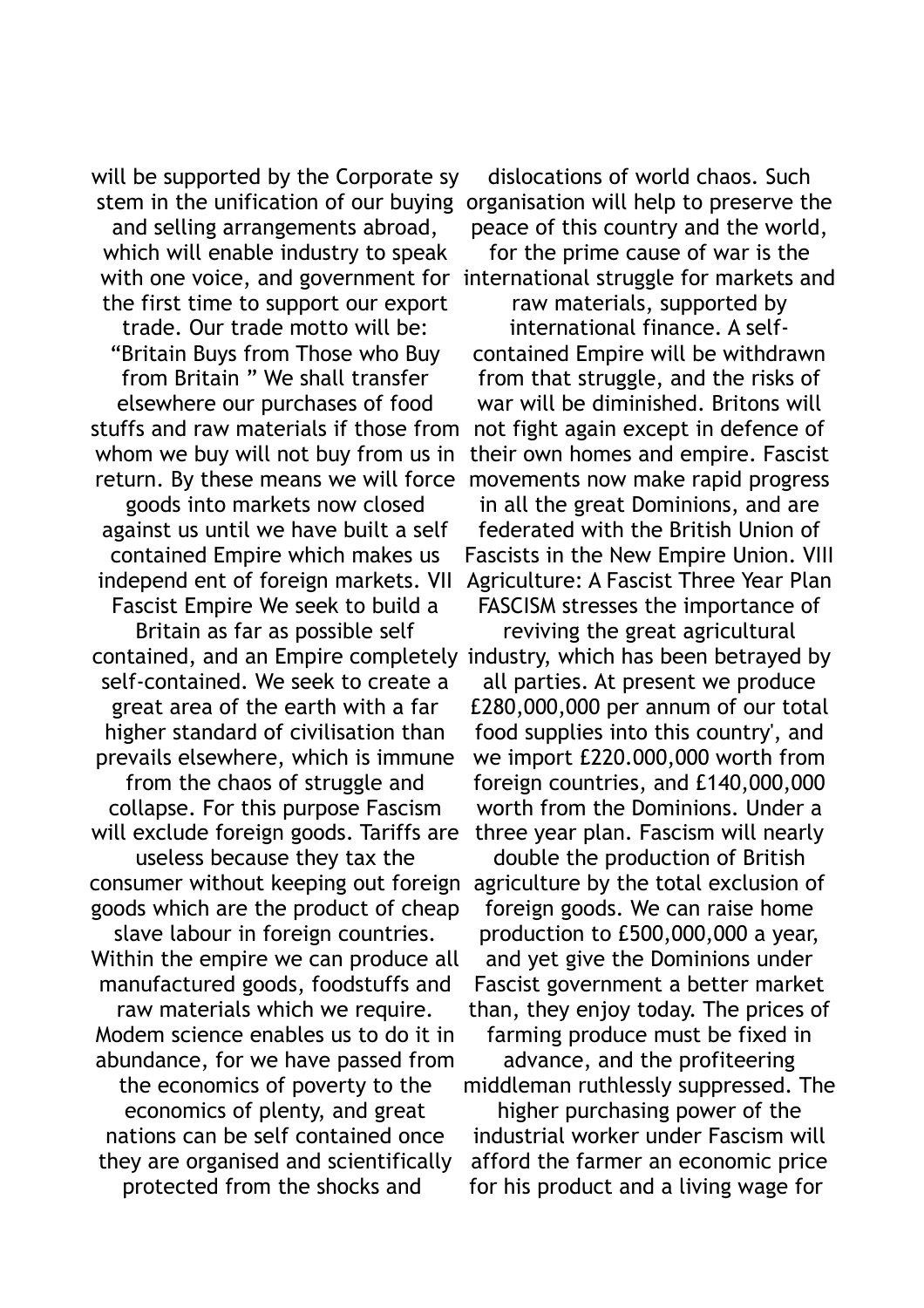his workers. The higher purchasing power of the farming population,

wrhen agricultural production is increased, will take the place of our vanishing foreign markets, in buying many of the products of our present export trade. The countryside shall be restored to prosperity, and shall

future. IX Aliens & International the alien menace, because Fascism alone puts "Britain First." Under Fascism, no alien shall enter this country to take the jobs of Britons, and aliens already here who have abused the hospitality of this nation will be sent back to whence they came. Fascism will deal, not only with the poor aliens who are here seeking jobs; Fascism will deal also with the great alien financiers of the City7 of London who use the financial

of this country7 , but of foreign countries. These men are the real alien menace, for by their foreign investments they are using British money to finance our competitors against us all over the world. The interest on the loans they have made mothers, and will thus be represented

to foreign countries come back to them in the shape of cheap goods which undercut our standard of life and deprive our people of faithfully with the alien menace, in Leadership-Parliament-Liberty

FASCISM is the leadership of the

nation. It is not dictatorship in the old sense of the w7ord, which implies government against the will of the

contribute a healthv, virile manhood solved if the nation is to live. We seek to build the Greater Britain of \*• ? the to achieve our aims bv peaceful, legal people. It is dictatorship in the modem sense of that word, which implies government amied by the people with complete power of action to overcome problems which must be

Finance FASCISM alone will deal with willing consent of the nation declared and constitutional means with the

> at a General Election. Fascist Government, however, will at once take power to act by securing from the first Fascist Parliament complete power of action for the Government. Without the power to act and the will to act, nothing can be done. Fascist Government, will use the power given it by the first Fascist Parliament for the reconstruction of the nation. At

power of Britain in the interests, not held, on an occupational and not on a the end of the first Fascist Parliament, another election will be

> geographical franchise. Men and women will vote within their own industries with a real knowledge of the persons and subjects with which they are dealing. Women who are not in industry will vote as wives and

employment Fascism alone will deal compelled to retire from industry, but whatever quarter it rears its head. X under the Corporate system will make for the first time by people competent to speak for the great national interest which they represent. Women will not be the high wages of their husbands it possible for them to retire if they wish, and the present competition